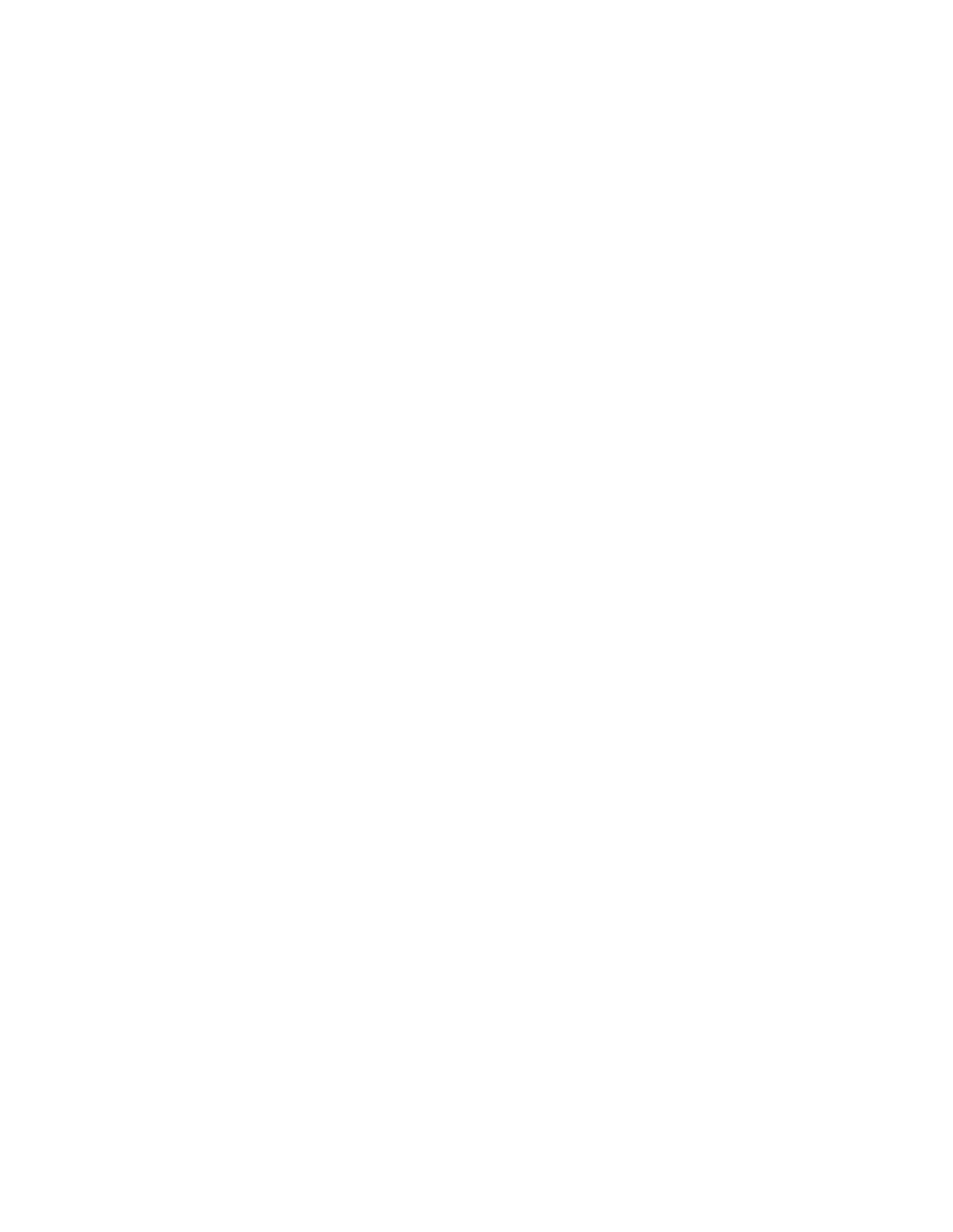

# Cumberland Cape Atlantic YMCA 2021-2022 School Aged Child Care **EHC Spragg School Registration Packet**

|                                              |                                                                                                                                            | <b>PLEASE</b>                 |
|----------------------------------------------|--------------------------------------------------------------------------------------------------------------------------------------------|-------------------------------|
|                                              |                                                                                                                                            | <b>ATTACH</b><br><b>PHOTO</b> |
|                                              |                                                                                                                                            |                               |
|                                              | Birth Date: $\sqrt{2\pi}$ / $\sqrt{2\pi}$ Home Phone                                                                                       |                               |
|                                              |                                                                                                                                            |                               |
| Convenient, easy payment scheduling for you! |                                                                                                                                            |                               |
| Locations - Elementary Schools:              |                                                                                                                                            |                               |
| Spragg School<br>$\Box$                      |                                                                                                                                            |                               |
|                                              |                                                                                                                                            |                               |
| <b>MONTHLY FEE</b>                           | Semi-Monthly Payment: (Must enroll in automatic bank draft for this<br>option)                                                             |                               |
| □ Before \$155.88                            |                                                                                                                                            |                               |
| □ After \$245.90                             | Twice a month automatic bank draft                                                                                                         |                               |
| □ Both \$401.78                              | Payment amounts are located to the left; amount will be deducted on the<br>5 <sup>th</sup> and 20 <sup>th</sup> of the month prior to care |                               |
|                                              | Late fees will be applied after the 20 <sup>th</sup> if payment is returned                                                                |                               |
|                                              | □ Before \$77.94                                                                                                                           |                               |
|                                              | □ After \$122.95                                                                                                                           |                               |
|                                              | □ Both \$200.89                                                                                                                            |                               |
|                                              |                                                                                                                                            |                               |
|                                              |                                                                                                                                            |                               |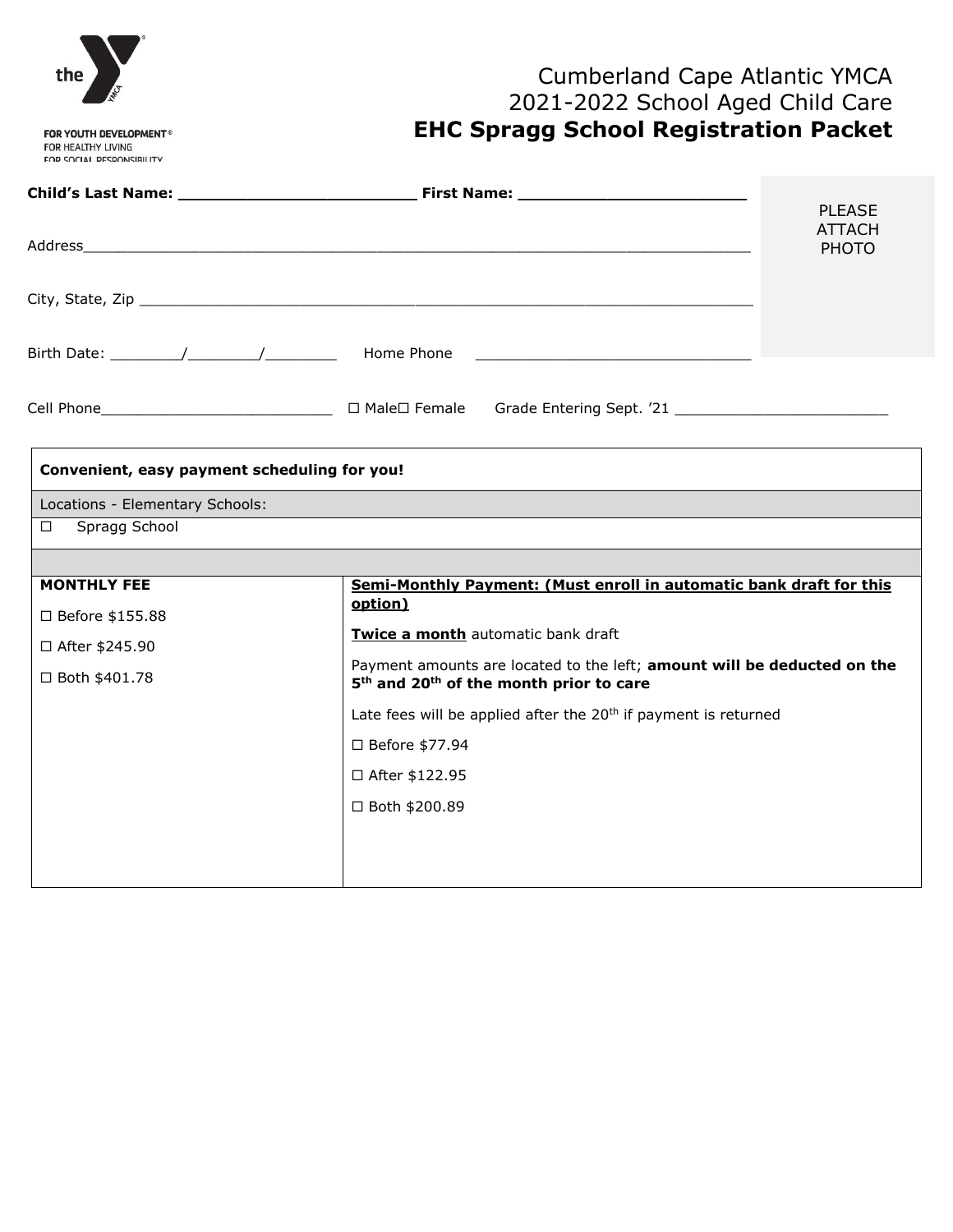

# Cumberland Cape Atlantic YMCA **Emergency Contact & Health**

### **Child's Name** \_\_\_\_\_\_\_\_\_\_\_\_\_\_\_\_\_\_\_\_\_\_\_\_\_\_\_\_\_\_\_\_\_\_\_\_\_\_\_\_\_\_\_\_\_\_\_\_\_\_\_\_

| <b>Parent/Guardian Information</b>                                                                            |                                                                                                                                                                                                                               |                                                                                                                                                                                                                                |  |
|---------------------------------------------------------------------------------------------------------------|-------------------------------------------------------------------------------------------------------------------------------------------------------------------------------------------------------------------------------|--------------------------------------------------------------------------------------------------------------------------------------------------------------------------------------------------------------------------------|--|
| <b>Parent 1 or Legal Guardian Information</b>                                                                 |                                                                                                                                                                                                                               | <b>Parent 2 or Legal Guardian Information</b>                                                                                                                                                                                  |  |
|                                                                                                               |                                                                                                                                                                                                                               |                                                                                                                                                                                                                                |  |
|                                                                                                               |                                                                                                                                                                                                                               |                                                                                                                                                                                                                                |  |
|                                                                                                               |                                                                                                                                                                                                                               |                                                                                                                                                                                                                                |  |
|                                                                                                               |                                                                                                                                                                                                                               |                                                                                                                                                                                                                                |  |
|                                                                                                               |                                                                                                                                                                                                                               |                                                                                                                                                                                                                                |  |
|                                                                                                               |                                                                                                                                                                                                                               |                                                                                                                                                                                                                                |  |
|                                                                                                               |                                                                                                                                                                                                                               |                                                                                                                                                                                                                                |  |
|                                                                                                               |                                                                                                                                                                                                                               |                                                                                                                                                                                                                                |  |
|                                                                                                               |                                                                                                                                                                                                                               |                                                                                                                                                                                                                                |  |
|                                                                                                               | <b>Joint Custody Information</b>                                                                                                                                                                                              |                                                                                                                                                                                                                                |  |
| Has there been a divorce or separation? $\Box$ Yes<br>$\Box$ No                                               |                                                                                                                                                                                                                               |                                                                                                                                                                                                                                |  |
|                                                                                                               |                                                                                                                                                                                                                               |                                                                                                                                                                                                                                |  |
| The joint/non-custodial parent can be contacted in the event of an emergency $\Box$ Yes                       |                                                                                                                                                                                                                               | $\Box$ No                                                                                                                                                                                                                      |  |
|                                                                                                               |                                                                                                                                                                                                                               | Emergency Contacts (Other than Parent/Guardian) and Authorized Pick Ups                                                                                                                                                        |  |
| <b>Emergency Contact #1</b>                                                                                   |                                                                                                                                                                                                                               | <b>Emergency Contact #2</b>                                                                                                                                                                                                    |  |
|                                                                                                               |                                                                                                                                                                                                                               |                                                                                                                                                                                                                                |  |
|                                                                                                               |                                                                                                                                                                                                                               |                                                                                                                                                                                                                                |  |
|                                                                                                               |                                                                                                                                                                                                                               |                                                                                                                                                                                                                                |  |
|                                                                                                               | Work Phone: when the contract of the contract of the contract of the contract of the contract of the contract of the contract of the contract of the contract of the contract of the contract of the contract of the contract |                                                                                                                                                                                                                                |  |
|                                                                                                               |                                                                                                                                                                                                                               | Address: the contract of the contract of the contract of the contract of the contract of the contract of the contract of the contract of the contract of the contract of the contract of the contract of the contract of the c |  |
|                                                                                                               |                                                                                                                                                                                                                               | Medical and Behavior Questions to help us provide the best care possible                                                                                                                                                       |  |
| Has your child been diagnosed or treated for the following:                                                   |                                                                                                                                                                                                                               |                                                                                                                                                                                                                                |  |
| $\Box$ Asthma<br>$\Box$ Allergies                                                                             | □ Special Dietary Needs                                                                                                                                                                                                       |                                                                                                                                                                                                                                |  |
| □ Allergies to Insect Stings<br>$\Box$ Seizures<br>□ Allergy to Poison Ivy<br>$\Box$ ADD/ADHD<br>$\Box$ Other | □ Spectrum Disorder                                                                                                                                                                                                           | <b>Emergency Medical Information</b>                                                                                                                                                                                           |  |
| Please provide details for any of the above checked boxes:                                                    |                                                                                                                                                                                                                               |                                                                                                                                                                                                                                |  |
|                                                                                                               |                                                                                                                                                                                                                               |                                                                                                                                                                                                                                |  |
|                                                                                                               |                                                                                                                                                                                                                               |                                                                                                                                                                                                                                |  |
| Signs or symptoms to watch for:                                                                               |                                                                                                                                                                                                                               |                                                                                                                                                                                                                                |  |
| Please list current medications, prescribed or over the counter that your child is currently taking:          |                                                                                                                                                                                                                               |                                                                                                                                                                                                                                |  |
| <b>Parent/Guardian Signature:</b>                                                                             |                                                                                                                                                                                                                               |                                                                                                                                                                                                                                |  |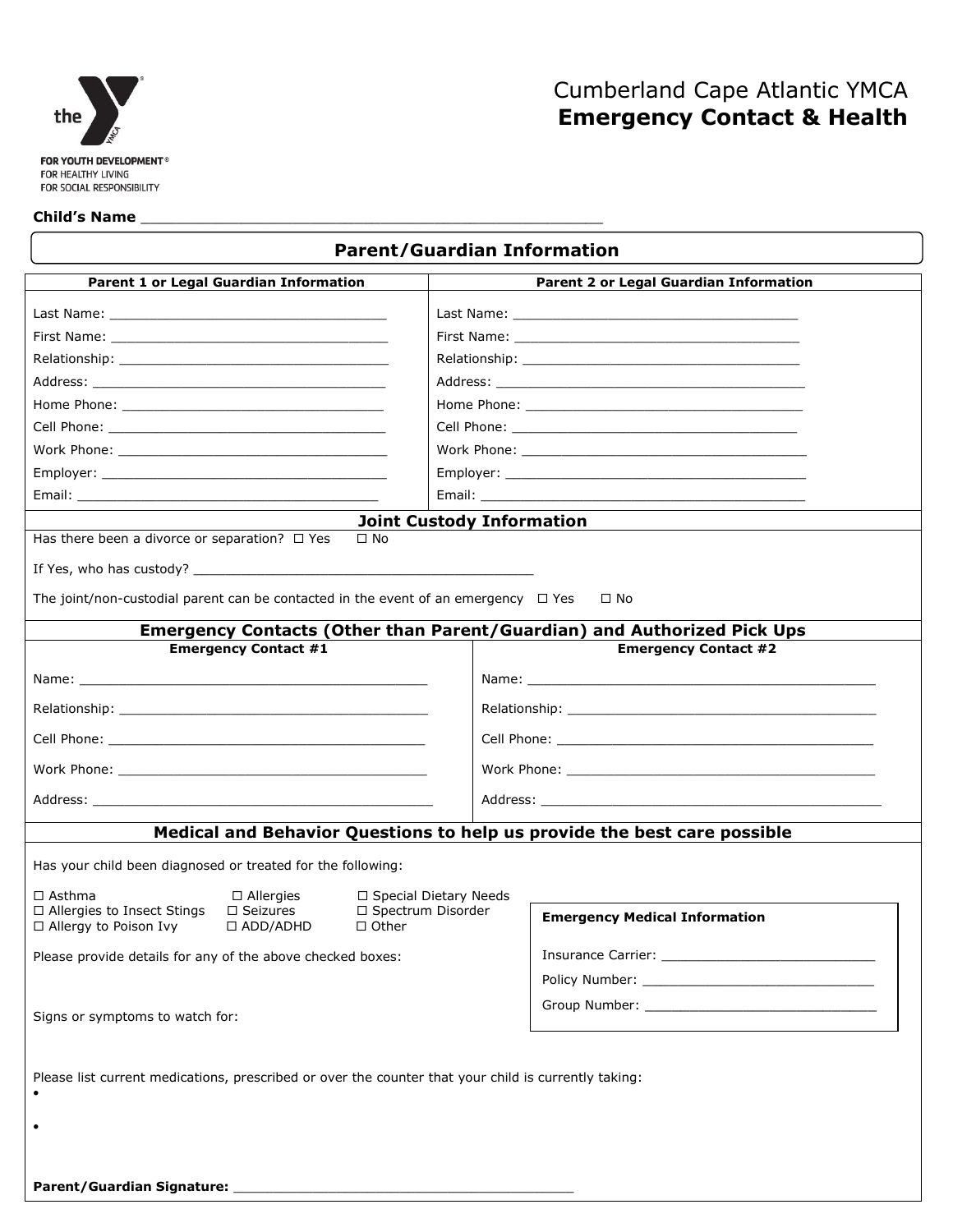

# Cumberland Cape Atlantic YMCA **Rules & Authorizations**

## **Program Rules**

**In order for all participants to have the best possible experience, all participants need to be aware of the rules and agree to follow them. If a participant consistently or excessively breaks the rules and chooses not to take part in the program, they negatively impact other participants by jeopardizing their physical or emotional safety. When this happens, all other participants fail to receive the best possible experience.**

### **Rules:**

- 1) Treat myself, and others, with Caring, Honesty, Respect, and Responsibility
- 2) Follow direction and instructions from staff
- 3) Keep hands, feet and all other body parts to myself
- 4) Respect all facilities, equipment, and property
- 5) Have FUN!

### **Consequences:**

- 1) Redirection
- 2) Verbal warning or thinking time
- 3) Visit with director and/or call home. Child may speak to parents at that time
- 4) In the event that a second phone call is necessary, the child will be sent home
- 5) In the event of consistent/excessive failure to follow the rules, the child will be sent home and a suspension may be issued
- 6) If a child endangers the physical, mental or emotional health of themselves or others, the child may be immediately suspended or expelled

| Parent Signature:     |  |
|-----------------------|--|
| <b>Authorizations</b> |  |

**Parent Signature: \_\_\_\_\_\_\_\_\_\_\_\_\_\_\_\_\_\_\_\_\_\_\_\_\_\_\_\_\_\_\_\_\_\_ Child Signature: \_\_\_\_\_\_\_\_\_\_\_\_\_\_\_\_\_\_\_\_\_\_\_\_\_\_\_\_\_**

| My child is in good health and can participate in the normal activities of the program (including Healthy U & Boks) _________ Initial Here                                                                 |                                                                                                                                                                                                                                |
|------------------------------------------------------------------------------------------------------------------------------------------------------------------------------------------------------------|--------------------------------------------------------------------------------------------------------------------------------------------------------------------------------------------------------------------------------|
| I agree to follow the Payment Policies; if not I will be subject to fees                                                                                                                                   | Initial Here                                                                                                                                                                                                                   |
| I have received and reviewed a copy of the YMCA Parent Handbook                                                                                                                                            | Initial Here                                                                                                                                                                                                                   |
| I understand that my child must be physically signed out of the program by an authorized <b>adult</b> daily                                                                                                | <b>Example 1</b> Initial Here                                                                                                                                                                                                  |
| I understand that the YMCA is not responsible for lost, stolen or damaged personal articles                                                                                                                | Initial Here                                                                                                                                                                                                                   |
| My child and I have reviewed the Discipline/Behavior & Expulsion Policies and my child will participate in all daily [Initial Here<br>activities                                                           |                                                                                                                                                                                                                                |
| I give permission for the Cumberland Cape Atlantic YMCA to:<br>Seek medical treatment for my child, in my absence, in the event of an emergency                                                            | <b>Initial Here</b>                                                                                                                                                                                                            |
| Use any photo, voice recordings or videos taken of my child for any and all promotional purposes                                                                                                           | Initial Here                                                                                                                                                                                                                   |
| Allow my child to go on short walks under Y Staff supervision                                                                                                                                              | Initial Here                                                                                                                                                                                                                   |
| I hereby agree, and accept, responsibility in above initialed items.                                                                                                                                       |                                                                                                                                                                                                                                |
| <b>Parent Signature Example 2014</b>                                                                                                                                                                       | Date and the contract of the contract of the contract of the contract of the contract of the contract of the contract of the contract of the contract of the contract of the contract of the contract of the contract of the c |
| <b>Licensing Statement</b>                                                                                                                                                                                 |                                                                                                                                                                                                                                |
| In keeping with New Jersey's child care licensing requirements, we are obligated to provide you, as the parent/caregiver of a child<br>enrolled in our program, with the attached informational statement. |                                                                                                                                                                                                                                |
| The statement highlights, among other things:<br>$\bullet$ Your right to observe our center at any time without having to secure permission                                                                |                                                                                                                                                                                                                                |

ight to observe our center at any time without having to secure permission

The center's obligation to be licensed and to comply with licensing standards and

The obligation of all citizens to report suspected child abuse of all forms (physical, sexual, emotional, and neglect) to the DCP&P

Name of child: example and the set of Parent (s)/Guardian (s):  $\blacksquare$ 

I have read and received a copy of the Information to Parents statement prepared by the Bureau of Licensing and the DCP&P

Parent Signature \_\_\_\_\_\_\_\_\_\_\_\_\_\_\_\_\_\_\_\_\_\_\_\_\_\_\_\_\_\_\_\_\_ Date \_\_\_\_\_\_\_\_\_\_\_\_\_\_\_\_\_\_\_\_\_\_\_\_\_\_\_\_\_\_\_\_\_\_\_\_\_\_\_\_\_\_\_\_\_\_\_\_\_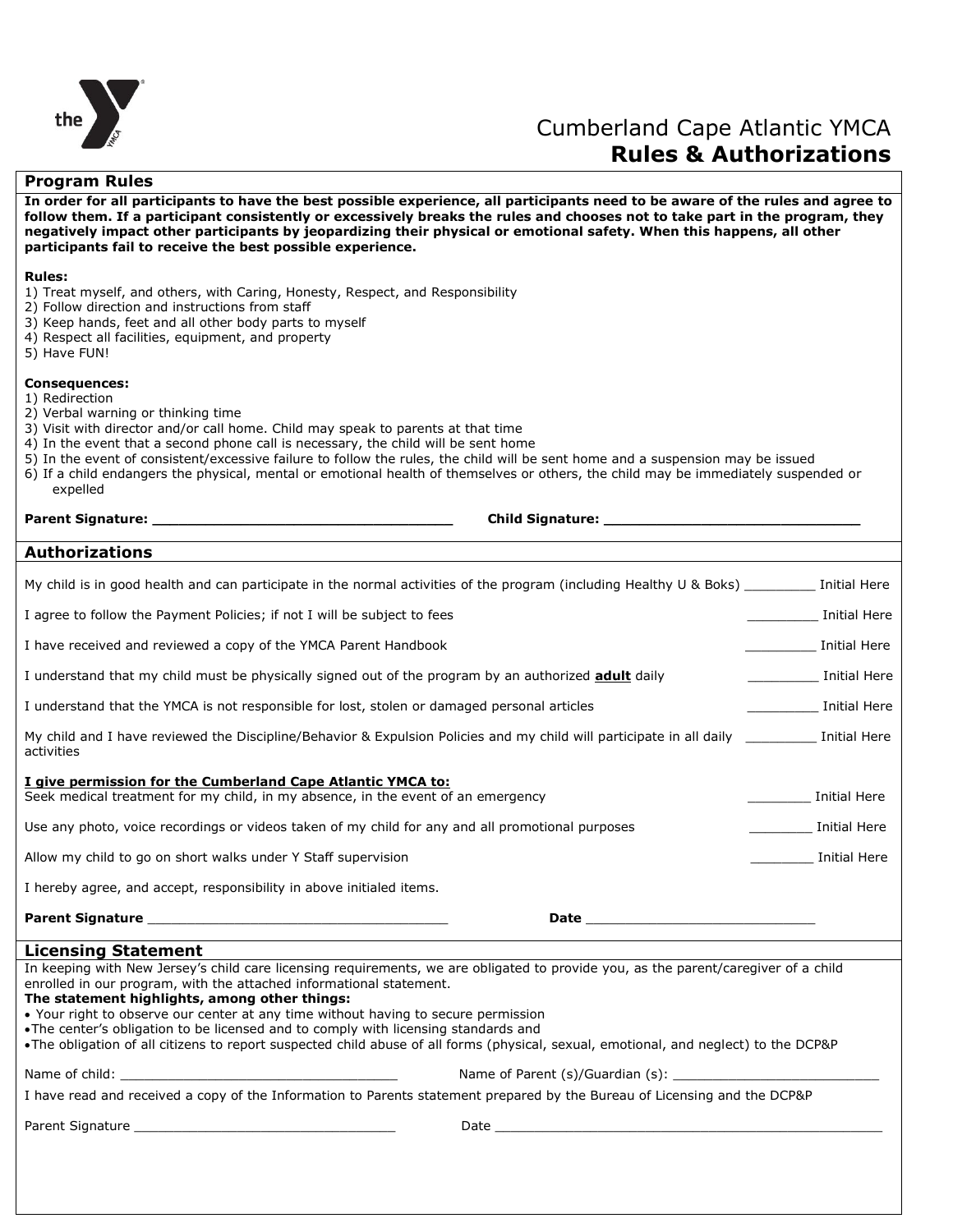

### **Parent Statement of Understanding**

The following information is important for the safety and protection of your child. Please read the information, sign this form, and return the original to the Cumberland Cape Atlantic YMCA (CCA YMCA). A copy will be filed with your child's records.

- **I understand that CCA YMCA staff and volunteers are not allowed to baby-sit or transport children at any time outside the CCA YMCA program.** If a violation is discovered, the Y will take immediate disciplinary action toward staff and/or volunteers.
- **I understand that staff and volunteers are not allowed to initiate contact with members and program participants outside the CCA YMCA, unless necessary in certain limited cases for the smooth operation of a CCA YMCA program. If deemed necessary, contact should be made with the program participant's parent or guardian. Contact includes, but is not limited to, sharing of phone numbers, email addresses, personal websites and/or web logs.** If a violation is discovered, the Y will take immediate disciplinary action toward staff and/or volunteers.
- **I understand that I am not to leave my child\* at the CCA YMCA or program site unless a CCA YMCA staff or volunteer is there to receive and supervise my child. I understand that my child must be escorted from the program area by me or another person on my authorized list. Children may not just be dropped off at the door.** \*Note: The CCA YMCA's policy is that children under the age of 12 may not be alone in our facilities/program sites.
- **I understand children should not receive excessive gifts (e.g. toys, video games, jewelry) from CCA YMCA staff or volunteers, and I should report this to a supervisor if they do.**
- **I understand that my child will not be allowed to leave the program with an unauthorized person. Any person authorized to pick up my child, including relatives, must be listed with CCA YMCA and must be of the age required by this CCA YMCA. Any other alternate pick-up arrangements must be made in writing by a parent/guardian. Phone notification of an alternate pick-up arrangement is only accepted in an emergency.**
- **I understand that should a person arrive to pick up my child who appears to be under the influence of drugs or alcohol, for the child's safety, staff my have no recourse but to contact the police.** Please do not put staff in a position where they have to make this judgment call.
- **I understand that I can help ensure my child's safety by taking an active interest in his or her CCA YMCA experience. I too will monitor volunteer and staff interactions with my child and ask my child specific questions about program activities and volunteer or staff relationships with my child.**
- **I understand that the CCA YMCA is mandated by state law to report any suspected cases of child abuse or neglect to the appropriate authorities for investigation.**
- **I have received a copy of the CCA YMCA Youth Program Handbook and/or Program Policies and Procedures and will keep it for future reference.**

**Parent Signature \_\_\_\_\_\_\_\_\_\_\_\_\_\_\_\_\_\_\_\_\_\_\_\_\_\_\_\_\_\_\_\_\_\_\_\_\_\_\_\_ Date \_\_\_\_\_\_\_\_\_\_\_\_\_\_\_\_\_\_\_\_\_\_\_\_\_\_\_**

### **Parent Notification of Communications Policy**

Families entrust their children to the Cumberland Cape Atlantic YMCA's care for child care, camp, and other youth programs. Our promise to those we serve is to provide a safe environment in which all participants are treated in a caring, honest, respectful and responsible way.

CCA YMCA staff, volunteers, program participants and parents must work together to ensure adherence to this policy.

## **CCA Staff and Volunteers:**

- Will block any personal websites or blogs and mark them as private, denying access to any CCA YMCA program participants
- Will not disclose personal email, telephone, cell phone or website information to any program participants
- Will not attempt to contact any participant via phone, text message email, website or blogs for non-program related business
- Will not use any photos taken for CCA YMCA programs or marketing purposes for personal use
- Will not use cell phones for personal calls during business hours
- Will not use cell phone cameras to take photos of program participants for any reason
- Will notify his/her supervisor immediately if a youth attempts to communicate with an employee via e-mail, instant message, cell phone or social network site

## **CCA YMCA Program Participants and Their Parents Agree:**

- Not to contact any staff via staff's personal telephone/cell phone, text message, email, websites or blogs
- Not to use cell phones during program hours (except for emergency situations)
- They will not share photos, logos or images of the CCA YMCA or its program participants
- Personal photos may only be taken with consent and may not be displayed in any derogatory fashion
- Will not take cell phone photos of staff or program participants while engaged in CCA YMCA programs

Of course, the CCA YMCA does not mean to interfere with anyone's private life, but publicly observable communications, actions or words are not private, and personal expression can have legal consequences, including defamation, copyright infringement and trademark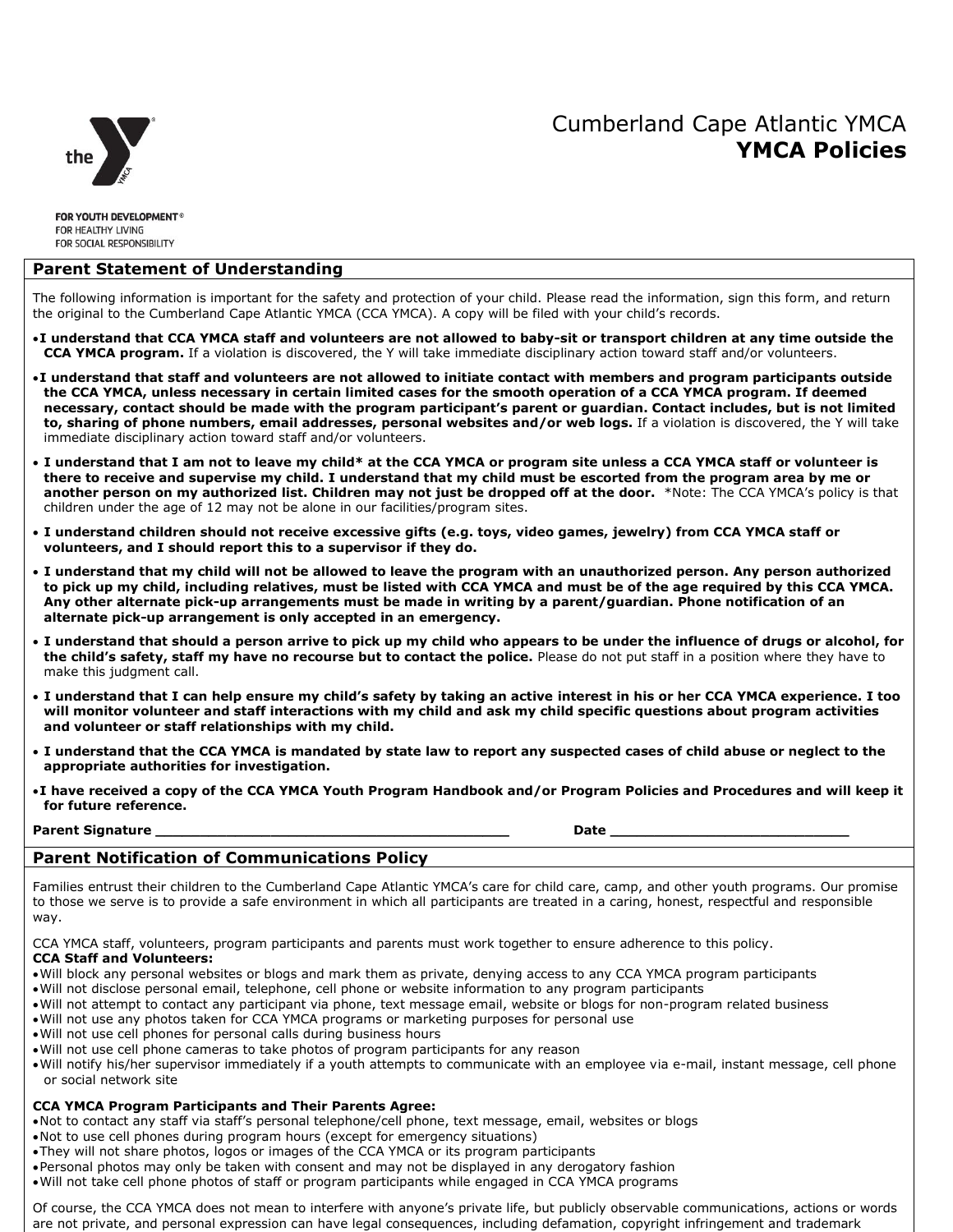

# Cumberland Cape Atlantic YMCA **Checklist**

## **Membership Fees**

 $\Box$  \$30/Youth Program Member  $\Box$  \$55/Family Program Member  $\Box$  Current Program Member  $\Box$  Current Full Facility Member

*All participants must be YMCA members. Membership fees are non-transferable and non-refundable*

## **Financial Assistance**

Third party Rutgers Southern Regional Child Care Resource & Referral (609-365-5027). If denied by Rutgers, Financial Assistance is available through the Y - applications are available at the Member Service Desk and on our website, [www.ccaymca.org.](http://www.ccaymca.org/)

Funds are limited – APPLY EARLY

| <b>Parent Checklist</b>                                                                                                         |
|---------------------------------------------------------------------------------------------------------------------------------|
| Parent/Guardian please initial next to each item that you are handing in today.                                                 |
| Completed Registration Form                                                                                                     |
|                                                                                                                                 |
| Photo Release (see page 3)                                                                                                      |
| Signed Medical Information – including insurance carrier, policy and group number                                               |
| <b>Expulsion Policy</b>                                                                                                         |
| Child & Adult Food Program Eligibility Requirements                                                                             |
| Any notes or information to be filed on your child (optional)                                                                   |
| Correct payment and/or deposit amount                                                                                           |
|                                                                                                                                 |
|                                                                                                                                 |
|                                                                                                                                 |
| <b>Parent Signature</b>                                                                                                         |
| Parent is to sign off that all paperwork is filled out completely.                                                              |
|                                                                                                                                 |
|                                                                                                                                 |
| <b>Staff Signature</b>                                                                                                          |
| Staff member receiving the paperwork is to sign off that all papers are filled out completely and correct<br>money is remitted. |
|                                                                                                                                 |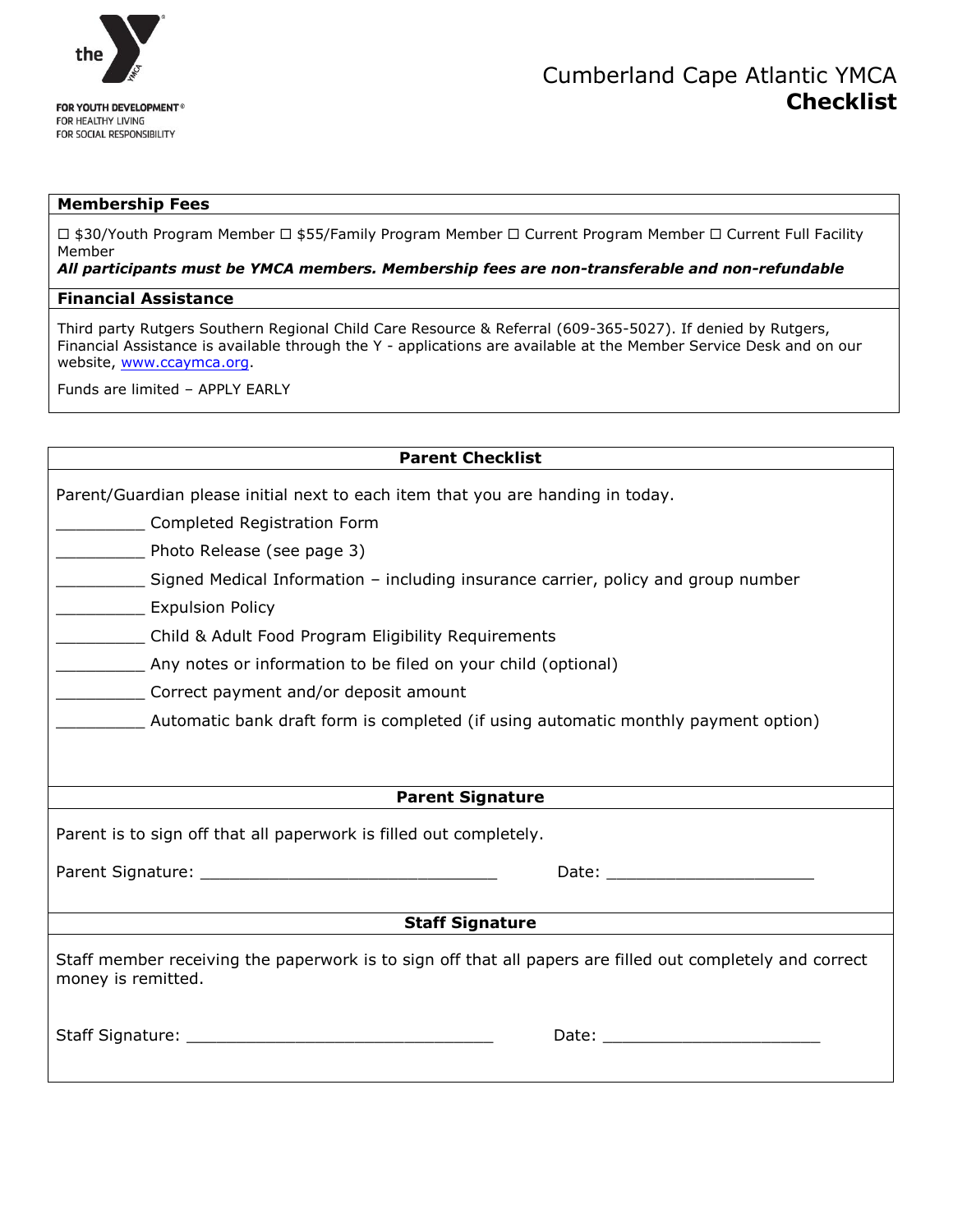# **PARENT AGREEMENT**

- Pick Up and Drop Off Parents must follow the direction of the staff and utilize the Remind App. Parents will not be permitted in the facility.
- Check-in will be conducted at the door. Parents will not get out of the car and MUST wear a face covering during pick up and drop off
- Children must wear a face covering during the program with the exception snack.
- Parents agree to answer Health Questions each morning about their child and their household with our staff.
- Parents agree to have their child's temperature taken and recorded each morning. Children will not be permitted to attend the program with a fever. According to the CDC, children must be excluded if they have a 100.4-degree temperature.
- Parents understand that if their child has a fever they can NOT stay at the Before & After Care Program and will need to leave with the parent.
- Designate one or a few limited individuals for pick-up/drop-off who are not at higher risk for illness.
- Parent will talk to children about the importance of social distancing and parents will abide by 6 feet social distancing
- Expect sign in/drop off to be significantly different from in the past. Plan on waiting outside for a few minutes.
- Parent understands that their child will need a water bottle labeled with their name.
- Handwashing will be encouraged and enforced frequently throughout the program day.
- Facility, materials and activity equipment will be cleaned and sanitized frequently throughout the program day.
- Children will be kept in small groups with 1:15 (1 adult to 15 children) for children ages 5 and up and 1:7 for 3 to 4 year old. Groups will not intermix due to health concerns and to avoid additional potential exposure
- No visitors or parents will be permitted in the program.
- If your child becomes sick, refuses to wear a mask, or needs to go home for the day for any reason someone on the approved pick up list must pick them up from 30 minutes of the call placed.
- Parents must sign a Release of Liability waiver.

Inability to abide by these procedures will result in your child being removed from the program.

| <b>CHILD'S NAME</b> | <b>PARENTS NAME</b> |  |
|---------------------|---------------------|--|
|                     |                     |  |

DATE PARENT'S SIGNATURE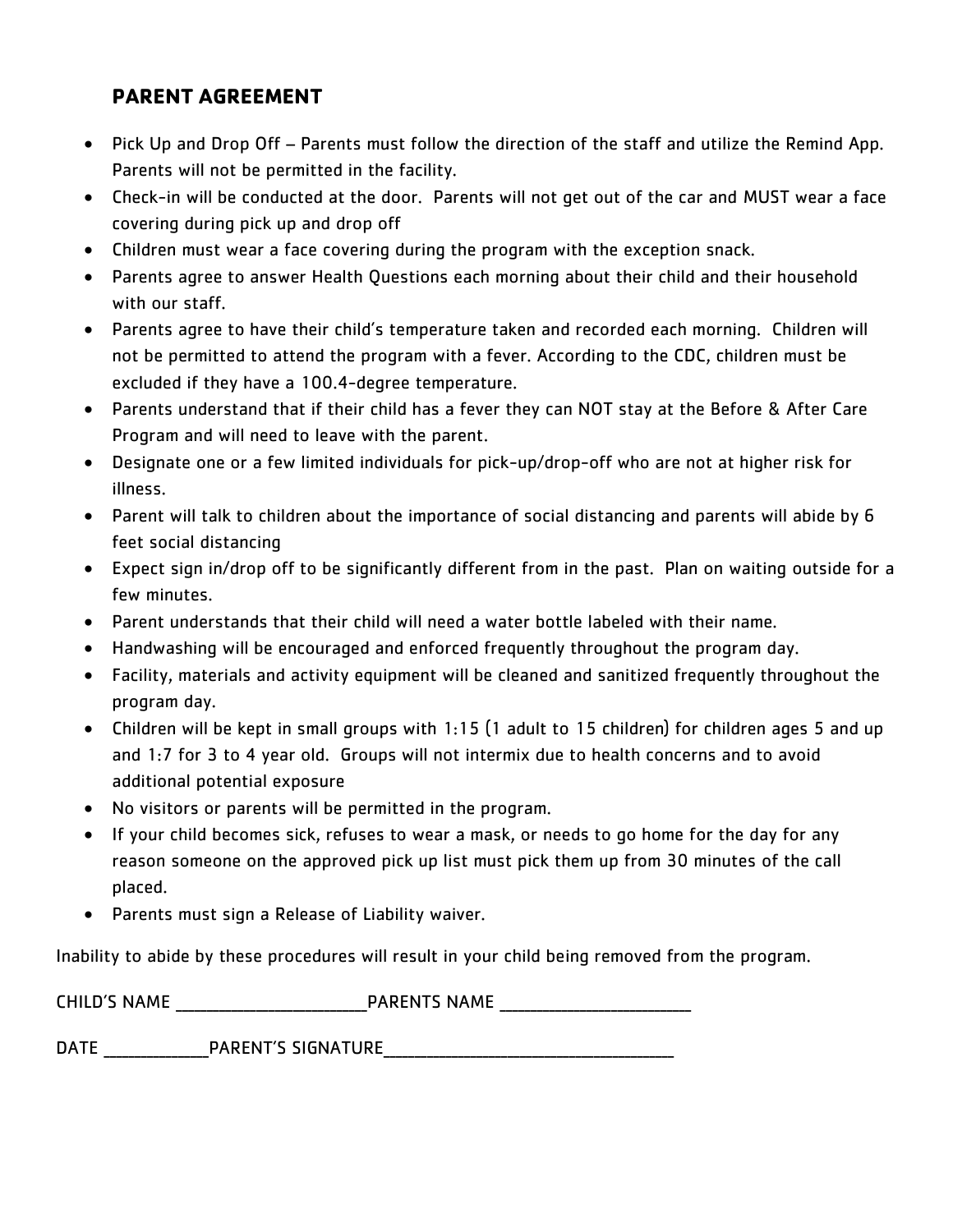# **Minor Participant Waiver, Release, Indemnification of All Claims & Covenant Not to Sue**

**NOTICE: THIS IS A LEGALLY BINDING AGREEMENT. Read this document carefully and in entirety. By signing this agreement, you give up your right and the named minor's right to bring a court action to recover compensation or obtain any other remedy for any personal injury or property damage however caused arising out of the named minor's participation in Cumberland Cape Atlantic YMCA School Age Child Care Programs, now or any time in the future.**

## **Acknowledgment of Risk**

I, in my legal capacity as the parent/guardian of the minor named below, do hereby acknowledge and agree that participation in Cumberland Cape Atlantic YMCA School age child care activities comes with inherent risks. I have full knowledge and understanding of the inherent risks associated with summer school age child care participation, including but in no way limited to: (1) slips, trips, and falls, (2) aquatic injuries, (3) athletic injuries, and (4) illness, including exposure to and infection with viruses or bacteria. I further acknowledge that the preceding list is not inclusive of all possible risks associated with summer school age child care participation and that said list in no way limits the operation of this Agreement.

### **Coronavirus / COVID-19 Warning & Disclaimer**

Coronavirus, COVID-19 is an **extremely contagious** virus that spreads easily through person-to-person contact. Federal and state authorities recommend social distancing as a mean to prevent the spread of the virus. **COVID-19 can lead to severe illness, personal injury, permanent disability, and death. Participating in summer school age child care programs or accessing Cumberland Cape Atlantic YMCA facilities could increase the risk of contracting COVID-19.** Cumberland Cape Atlantic YMCA in no way warrants that COVID-19 infection will not occur through participation in Cumberland Cape Atlantic YMCA school age child care programs of accessing Cumberland Cape Atlantic YMCA facilities.

Initial

## **Waiver, Release, Indemnification & Covenant Not to Sue**

In consideration of \_\_\_\_\_\_\_\_\_\_\_\_\_\_\_\_\_\_\_\_\_\_\_'s participation in Cumberland Cape Atlantic YMCA school age child care programs, I, \_\_\_\_\_\_\_\_\_\_\_\_\_\_\_\_\_\_\_\_, the parent/guardian of the minor named above, agree to release and on behalf of myself and the minor named above, my heirs, representatives, executors, administrators, and assigns, HEREBY DO RELEASE Cumberland Cape Atlantic YMCA, its officers, directors, employees, volunteers, agents, representatives and insurers ("Releasees") from any causes of action, claims, or demands of any nature whatsoever including, but in no way limited to, claims of negligence, which I, the named minor, my heirs, representatives, executors, administrators and assigns may have, now or in the future, against Cumberland Cape Atlantic YMCA on account of personal injury, property damage, death or accident of any kind, arising out of or in any way related to the use of Cumberland Cape Atlantic YMCA facilities/equipment or participation in Cumberland Cape Atlantic YMCA programs whether that participation is supervised or unsupervised, however the injury or damage occurs, including, but not limited to the negligence of Releasees.

 In consideration of the named minor's participation in summer school age child care, I, the undersigned parent/guardian of the named minor, agree to INDEMNIFY AND HOLD HARMLESS Releasees from any and all causes of action, claims, demands, losses, or costs of any nature whatsoever arising out of or in any way related to the named minor's summer school age child care participation.

Initial

I hereby certify on behalf of myself and the named minor that I have full knowledge of the nature and extent of the risks inherent in summer school age child care participation and that I, on behalf of myself and the named minor, am voluntarily assuming said risks. I understand that I and the named minor will be solely responsible for any loss or damage, including personal injury, property damage, or death, the named minor sustains while participating in summer school age child care programs and that by signing this agreement I, on behalf of myself and the named minor, HEREBY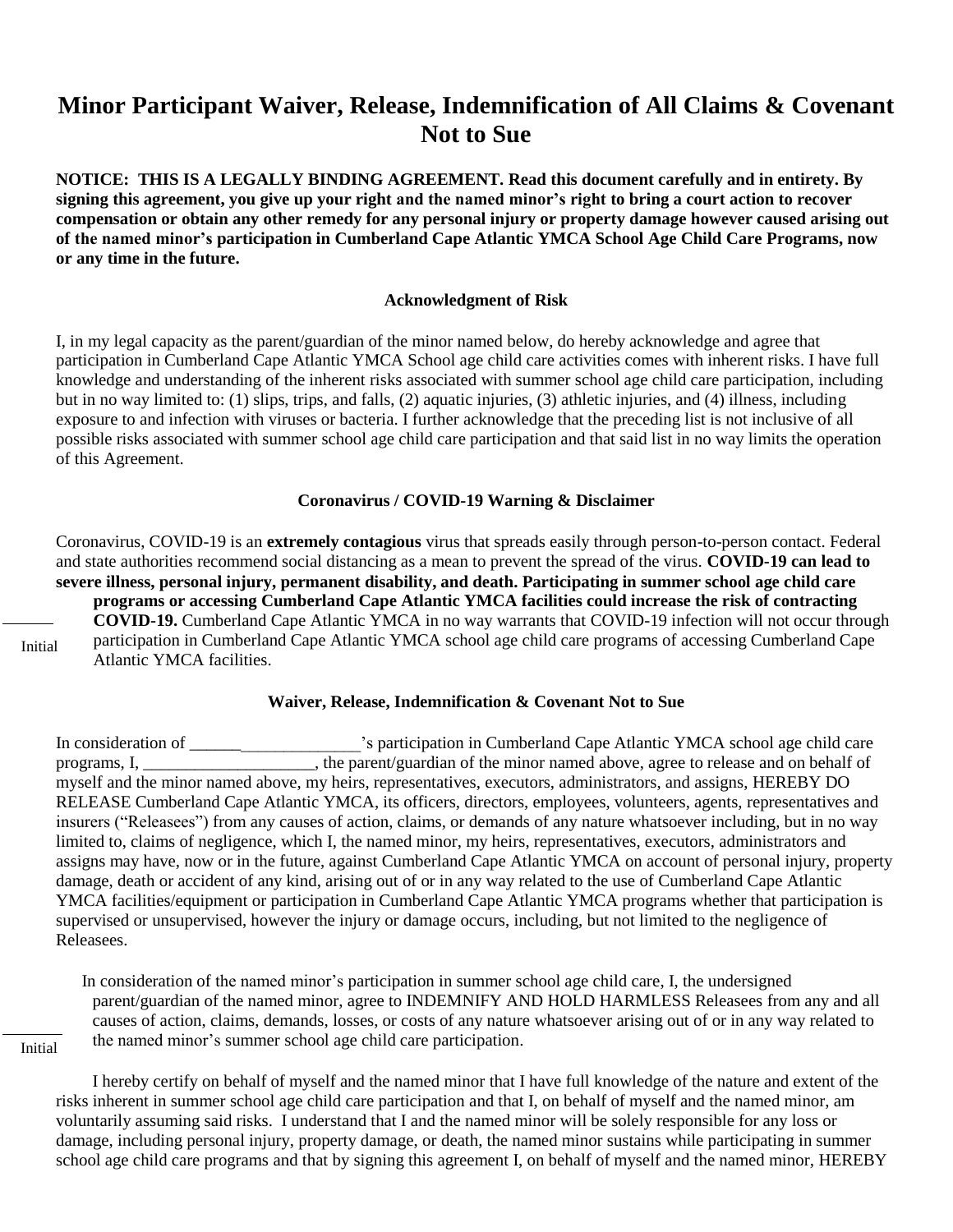RELEASE Releasees of all liability for such loss, damage, or death. I further certify that the named minor is in good health and has no conditions or impairments which would preclude his/her safe participation in summer school age child care programs.

I further certify that my date of birth is \_\_\_\_\_\_\_\_\_\_\_\_\_\_\_(MM/DD/YYYY), that my present age is \_\_\_\_\_\_, that I am therefore of lawful age (18 years or older) and otherwise legally competent to sign this agreement, and that I have legal capacity to act as the parent/guardian of the named minor. I further understand that the terms of this agreement are legally binding and certify that I am signing this agreement, after having carefully read it, of my own free will.

\_\_\_\_\_\_\_\_\_\_\_\_\_\_\_\_\_\_\_\_\_\_\_\_\_\_\_\_\_\_\_\_\_\_\_ \_\_\_\_\_\_\_\_\_\_\_\_\_\_\_\_\_\_\_\_\_\_\_\_\_\_\_\_\_\_\_\_\_\_\_\_\_

\_\_\_\_\_\_\_\_\_\_\_\_\_\_\_\_\_\_\_\_\_\_\_\_\_\_\_\_\_\_\_\_\_\_\_ \_\_\_\_\_\_\_\_\_\_\_\_\_\_\_\_\_\_\_\_\_\_\_\_\_\_\_\_\_\_\_\_\_\_\_\_\_

Participant Name (Print Clearly) Date

Parent/Guardian Signature Parent/Guardian Name (Print Clearly)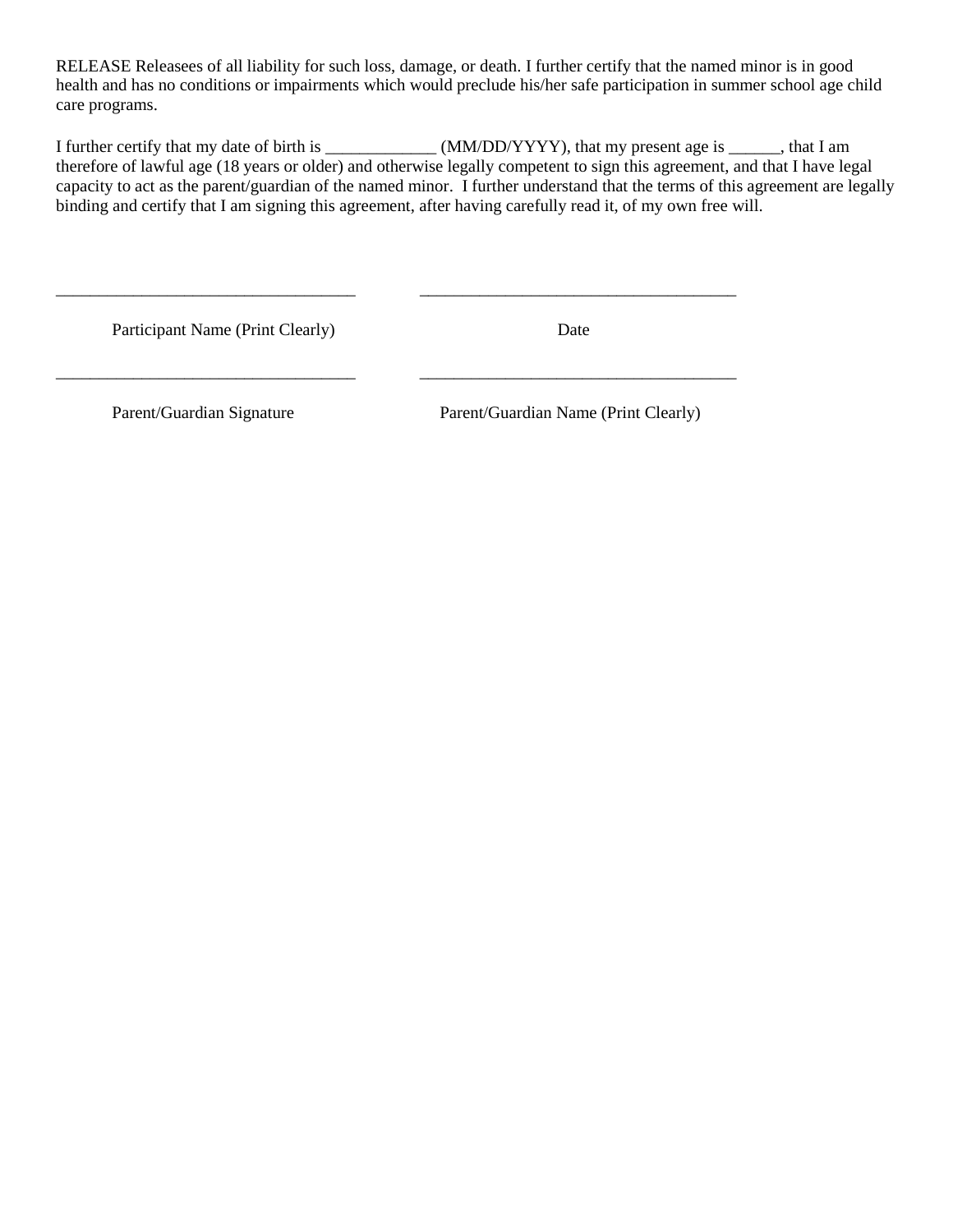### 2022 NEW JERSEY CHILD AND ADULT CARE FOOD PROGRAM **ELIGIBILITY APPLICATION**

| <b>NAME(S) &amp; AGE(S) OF ENROLLED PARTICIPANT</b>                                                                                                  |                               |                                                                                      |                                                                                 |                    |
|------------------------------------------------------------------------------------------------------------------------------------------------------|-------------------------------|--------------------------------------------------------------------------------------|---------------------------------------------------------------------------------|--------------------|
|                                                                                                                                                      | (Name)                        | (Age)                                                                                | (Name)                                                                          | (A <sub>PC</sub> ) |
| <b>OFTION II. RACIAL/ETHNIC IDENTIFY OF PARTICIPANT</b>                                                                                              |                               |                                                                                      |                                                                                 |                    |
| <b>Check one ETHNIC identity:</b><br>Hispanic or Latino<br>Not Hispanic or Latino                                                                    |                               | Mark one or more RACIAL identity (les):<br>Native Hawaiian or Other Pacific Islander | American Indian or Alaska Native ( Aslan C Black or African American<br>( White |                    |
|                                                                                                                                                      | <b>Enrollment Information</b> |                                                                                      |                                                                                 |                    |
| <b>Check <math>\{\sqrt{y}\}</math></b> each day the above participant is enrolled for care, the hours of care each day, and the meal type(s) served: |                               |                                                                                      |                                                                                 |                    |
| DAYS OF CARE:<br><b>III</b> MON<br>TUES<br>▣<br>ИĐ                                                                                                   | <b>THURS</b><br>■冊            | ∏ sun<br>$\Box$ sat                                                                  |                                                                                 |                    |
| ∞<br>00.<br>.co<br><b>HOURS OF CARE:</b><br>Swing / Rotating Shifts: (If Applicable)                                                                 | ઙ<br><u>-00</u><br>$-\infty$  |                                                                                      |                                                                                 |                    |
| <b>MEAL TYPES SERVED:</b><br>BREAKFAST   A.M. SUPPLEMENT                                                                                             | <b>LUNCH</b>                  | P.M. SUPPLEMENT                                                                      | <b>DINNER</b>                                                                   |                    |

#### **CHILD DAY CARE FOOD PROGRAM PARTICIPANTS ONLY**

FDPIR CASE #

 $OR$  MEDICAID CASE #

OPTION 1A: BENEFICIARIES of Supplemental Nutrition Assistance Program (SNAP) (formerly Food Stamps), Temporary Assistance for Needy Families (TANF), or Food Distribution Program on Indian Reservations (FDPIR)

If you are now receiving SNAP, TANF or FDPIR for this child, complete one of the following numbers;

SNAP CASE # OR TANF CASE # OR OR

**OPTION 1B: FOSTER CHILD** 

If you are applying for a foster child, check the box and list any personal income which has been identified by specific calegory such as clothing, school fees, allowances, etc.: FOSTER CHILD □ INCOME \$

#### ADULT DAY CARE FOOD PROGRAM PARTICIPANTS ONLY

**OPTION 2: BENEFICIARIES of SNAP, FDPIR, SSI or Medicald** 

If you are now receiving SNAP, SSI, FDPIR or Medicaid complete one of the following numbers: SNAP# OR FDPIR CASE # $OR$  SSI CASE #

#### OPTION 3: HOUSEHOLD ELIGIBILITY - COMPLETE IF YOU DID NOT COMPLETE OPTION 1A, OPTION 1B, OR OPTION 2 Complete the following information: Household Members, Social Security Numbers and Inco

|                                                                                   | <b>MONTHLY INCOME</b> (Complete One Or More - Betre/keleders) |                                                                                  |                                                          |                                                                            |                                              |  |
|-----------------------------------------------------------------------------------|---------------------------------------------------------------|----------------------------------------------------------------------------------|----------------------------------------------------------|----------------------------------------------------------------------------|----------------------------------------------|--|
| <b>NAMES OF ALL OTHER</b><br><b>HOUSEHOLD MEMBERS:</b><br>(Related and Unrelated) | <b>MONTHLY</b><br>(Gross Earnings)<br><b>WAGES / SALARY</b>   | <b>MONTHLY</b><br><b>SOCIAL SECURITY</b><br><b>PENSIONS</b><br><b>RETIREMENT</b> | <b>MONTHLY</b><br>UNEMPLOYMENT WORKMEN'S<br>COMPENSATION | <b>MONTHLY</b><br><b>WELFARE</b><br><b>CHILD SUPPORT</b><br><b>ALIMONY</b> | <b>MONTHLY</b><br>ANY OTHER<br><b>INCOME</b> |  |
|                                                                                   |                                                               | \$                                                                               |                                                          | J.                                                                         |                                              |  |
|                                                                                   |                                                               |                                                                                  | S                                                        |                                                                            | \$                                           |  |
|                                                                                   |                                                               |                                                                                  |                                                          |                                                                            | S                                            |  |
|                                                                                   |                                                               | \$.                                                                              |                                                          |                                                                            | S                                            |  |
|                                                                                   |                                                               | \$                                                                               |                                                          |                                                                            | \$                                           |  |
|                                                                                   |                                                               |                                                                                  |                                                          |                                                                            |                                              |  |
|                                                                                   | \$                                                            | S                                                                                |                                                          |                                                                            | \$                                           |  |
|                                                                                   |                                                               |                                                                                  |                                                          |                                                                            | \$                                           |  |
|                                                                                   |                                                               |                                                                                  |                                                          |                                                                            | S                                            |  |
|                                                                                   |                                                               |                                                                                  |                                                          |                                                                            | \$                                           |  |
| <b>TOTAL NUMBER IN HOUSEHOLD</b> (INCLUDE ENROLLED PARTICIPANT):                  |                                                               |                                                                                  |                                                          |                                                                            |                                              |  |

ADULT HOUSEHOLD MEMBER SIGNATURE and LAST FOUR DIGITS of SOCIAL SECURITY NUMBER: (See Privacy Act Statement below) An Adult Household Member must sign and date this form, and list the last four (4) digits of his or her Social Security Number.<br>If you do not have a social security number, mark the box ( $\boxtimes$ ) - "I do not have a Social Se

PENALTIES FOR MISREPRESENTATION: I certify that all of the above information is frue and comed and that the Food Stamp, TANF, SSI, or Medicald Number of the enrolled participant is corred, or that all<br>income is reported. I complete the following: Signature: <u>Address: Address: Address:</u> Date: Phone Number: PRIVACY ACT STATEMENT: The Nissoal School Luich Acregates hat, usins the patighats' Case Norder is provided, you must used to book focusty Norder at the abstracted primiter signing the application is related to the hostel

| TO BE COMPLETED BY DAY CARE AGENCY ONLY - DO NOT WRITE BELOW THIS LINE . |                                                            |
|--------------------------------------------------------------------------|------------------------------------------------------------|
| Determination: Free<br>Reduced<br>Paid                                   | <b>TOTAL MONTHLY INCOME \$</b>                             |
| Signature of Determining Official:                                       | Conversion factors to figure monthly income: Weekly x 4.33 |
| Dale                                                                     | Twice $\mu$ month $x$ 2                                    |
|                                                                          | Figury 2 weeks x 2.15.                                     |